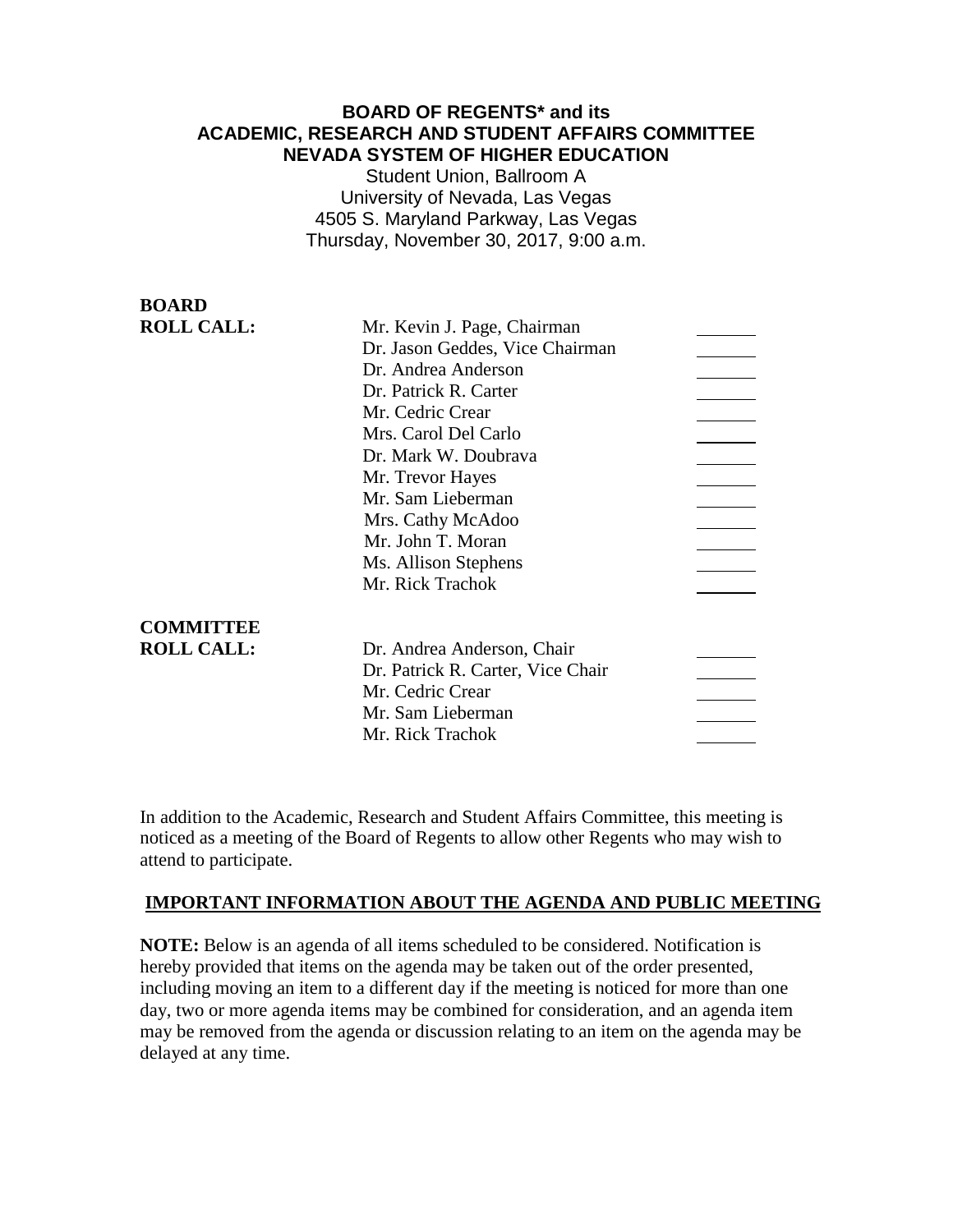In accordance with the Board of Regents' Bylaws, Title I, Article V, Section 20, items voted on may be the subject of a motion to reconsider at this meeting. A motion to reconsider an item may be made at any time before adjournment of this meeting. Similarly, if an item is tabled at any time during the meeting, it may, by proper motion and vote, be taken from the table and thereafter be the subject of consideration and action at any time before adjournment of this meeting.

\*The Board of Regents, at its regularly scheduled meetings, meets concurrently with its Committees (the Academic, Research and Student Affairs Committee; the Audit and Compliance Committee; the Business, Finance and Facilities Committee; the Cultural Diversity and Title IX Compliance Committee; the Investment Committee; and the Health Sciences System Committee). The Board's Committee meetings take place in accordance with the agendas published for those Committees. Regents who are not members of the Committees may attend the Committee meetings and participate in the discussion of Committee agenda items. However, action items will only be voted on by the members of each Committee, unless a Regent is temporarily made a member of that Committee under Board of Regents' Bylaws, Title 1, Article VI, Section 6. The full Board of Regents will consider Committee action items in accordance with the Board of Regents' agenda published for the current or for a subsequent meeting.

In accordance with the Board of Regents' Bylaws, Title 1, Art. V, Section 13, a quorum may be gained by telephonic hookup.

Some agenda items are noted as having accompanying reference material. Reference material may be accessed on the electronic version of the agenda by clicking the reference link associated with a particular item. The agenda and associated reference material may also be accessed on the Internet by visiting the Board of Regents' website at:

## [http://system.nevada.edu/Nshe/index.cfm/administration/board-of-regents/meeting](http://system.nevada.edu/Nshe/index.cfm/administration/board-of-regents/meeting-agendas/)[agendas/](http://system.nevada.edu/Nshe/index.cfm/administration/board-of-regents/meeting-agendas/)

Many public libraries have publicly accessible computer terminals. Copies of the reference material and any additional support materials that are submitted to the Board of Regents' Office and then distributed to the members of the Board of Regents after the mailing of this agenda but before the meeting, will be made available as follows: 1. Copies of any such materials are available at the Board of Regents' Office at 2601 Enterprise Road, Reno, Nevada, and the Board of Regents' Office at 4300 S. Maryland Parkway, Las Vegas, Nevada. A copy may be requested by calling Keri Nikolajewski at (702) 889-8426; 2. Copies of any such materials will also be available at the meeting site.

Reasonable efforts will be made to assist and accommodate physically disabled persons attending the meeting. Please call the Board office at (775) 784-4958 in advance so that arrangements may be made.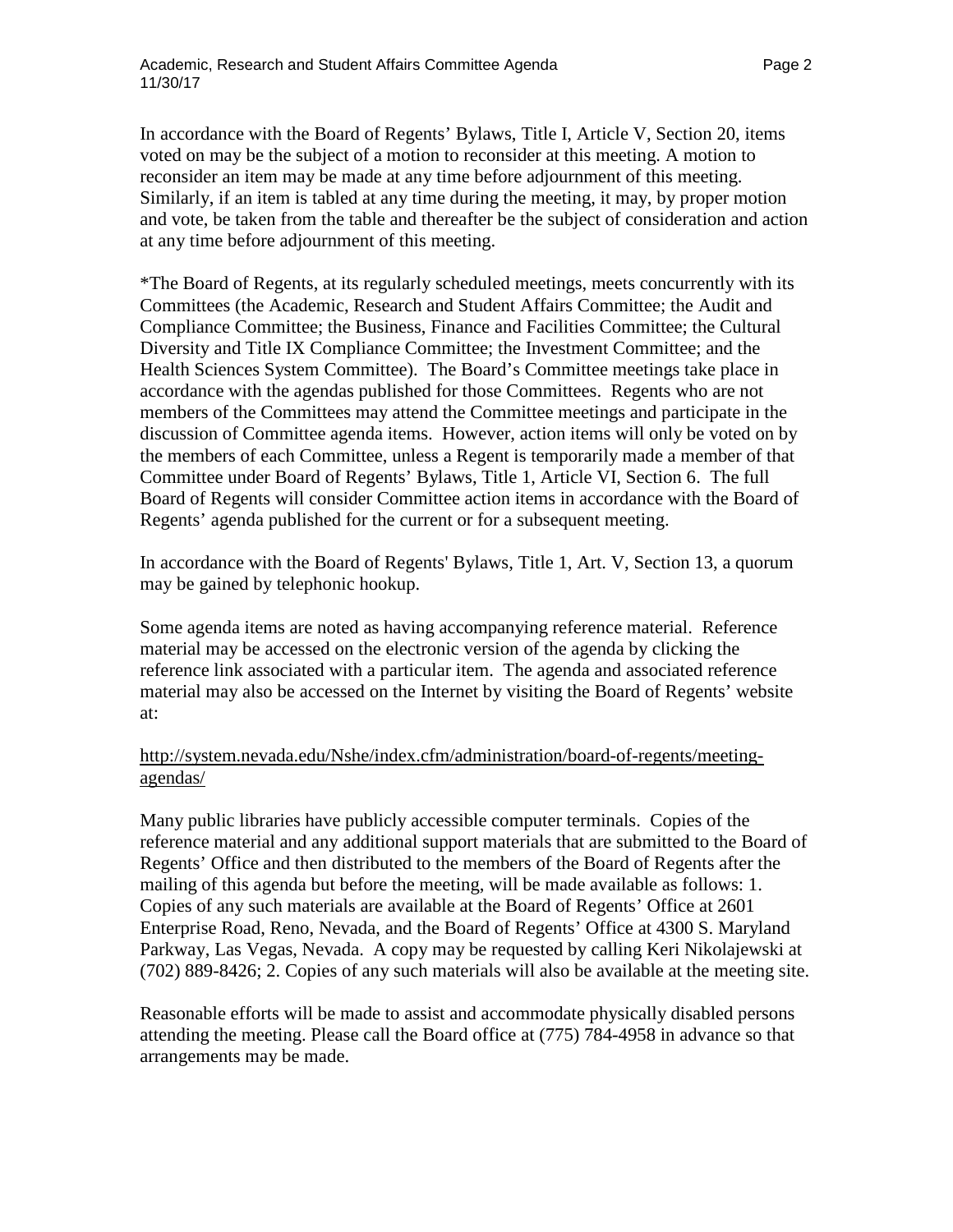# 1. PUBLIC COMMENT **INFORMATION** ONLY

Public comment will be taken during this agenda item. No action may be taken on a matter raised under this item until the matter is included on an agenda as an item on which action may be taken. Comments will be limited to three minutes per person. Persons making comment will be asked to begin by stating their name for the record and to spell their last name. The Committee Chair may elect to allow additional public comment on a specific agenda item when that agenda item is being considered.

In accordance with Attorney General Opinion No. 00-047, as restated in the Attorney General's Open Meeting Law Manual, the Chair may prohibit comment if the content of that comment is a topic that is not relevant to, or within the authority of, the Board of Regents, or if the content is willfully disruptive of the meeting by being irrelevant, repetitious, slanderous, offensive, inflammatory, irrational or amounting to personal attacks or interfering with the rights of other speakers.

### **2. CONSENT ITEMS FOR POSSIBLE ACTION**

Consent items will be considered together and acted on in one motion unless an item is removed to be considered separately by the Committee.

### **2a. MINUTES FOR POSSIBLE ACTION**

Request is made for approval of the minutes from the September 7, 2017, meeting. *[\(Ref. ARSA-2a\)](https://nshe.nevada.edu/wp-content/uploads/file/BoardOfRegents/Agendas/2017/nov-mtgs/arsa-ref/ARSA-2a.pdf)*

## **2b. ACADEMIC MASTER PLAN/ FOR POSSIBLE ACTION PLANNING REPORT REVISIONS**

The following institutions request approval of planned program additions to their Academic Master Plans, previously approved at the December 2016 meeting:

- UNLV *[\(Ref. ARSA-2b1\)](https://nshe.nevada.edu/wp-content/uploads/file/BoardOfRegents/Agendas/2017/nov-mtgs/arsa-ref/ARSA-2b1.pdf)*
- UNR *[\(Ref. ARSA-2b2\)](https://nshe.nevada.edu/wp-content/uploads/file/BoardOfRegents/Agendas/2017/nov-mtgs/arsa-ref/ARSA-2b2.pdf)*
- $\triangleright$  NSC *[\(Ref. ARSA-2b3\)](https://nshe.nevada.edu/wp-content/uploads/file/BoardOfRegents/Agendas/2017/nov-mtgs/arsa-ref/ARSA-2b3.pdf)*
- CSN *[\(Ref. ARSA-2b4\)](https://nshe.nevada.edu/wp-content/uploads/file/BoardOfRegents/Agendas/2017/nov-mtgs/arsa-ref/ARSA-2b4.pdf)*
- GBC *[\(Ref. ARSA-2b5\)](https://nshe.nevada.edu/wp-content/uploads/file/BoardOfRegents/Agendas/2017/nov-mtgs/arsa-ref/ARSA-2b5.pdf)*
- TMCC *[\(Ref. ARSA-2b6\)](https://nshe.nevada.edu/wp-content/uploads/file/BoardOfRegents/Agendas/2017/nov-mtgs/arsa-ref/ARSA-2b6.pdf)*
- WNC *[\(Ref. ARSA-2b7\)](https://nshe.nevada.edu/wp-content/uploads/file/BoardOfRegents/Agendas/2017/nov-mtgs/arsa-ref/ARSA-2b7.pdf)*

*ESTIMATED TIME: 5 minutes*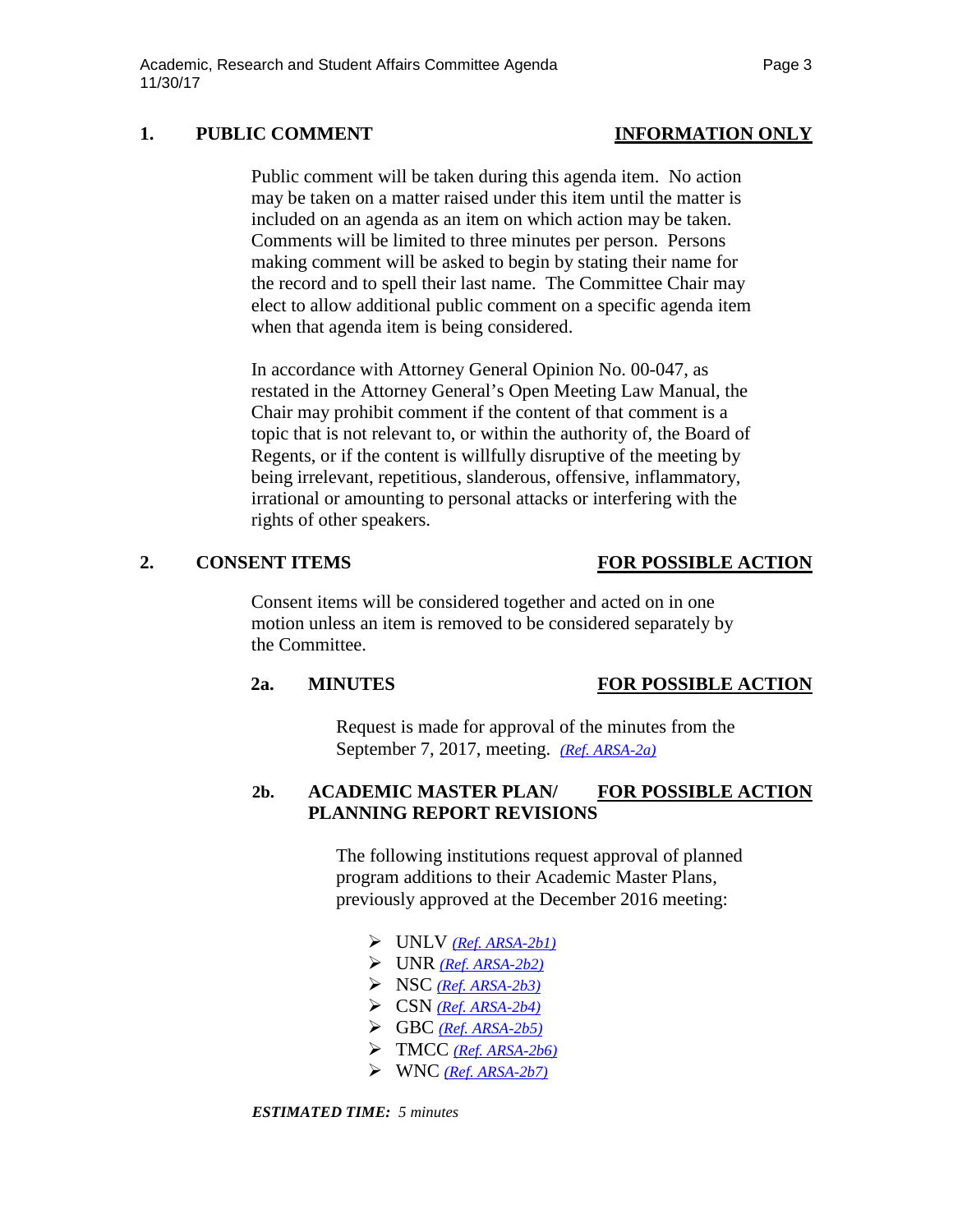### **3. TMCC – PROGRAM PROPOSAL, FOR POSSIBLE ACTION BS DENTAL HYGIENE**

TMCC requests approval of a Bachelor of Science degree in Dental Hygiene in response to the growing demand for dental hygienists in the United States. The degree will emphasize evidence-based clinical knowledge, interprofessional education, collaboration within the dental/medical arena and career advancement in areas such as practice management, hospitals, school-based programs, long-term facilities, education, public health and research. *[\(Ref. ARSA-3\)](https://nshe.nevada.edu/wp-content/uploads/file/BoardOfRegents/Agendas/2017/nov-mtgs/arsa-ref/ARSA-3.pdf)* 

*ESTIMATED TIME: 10 minutes*

### **4. CODE REVISION, STANDARDS FOR FOR POSSIBLE ACTION RECOMMENDING APPOINTMENT WITH TENURE FOR UNIVERSITY FACULTY: COMMUNITY ENGAGEMENT**

Dr. Kevin R. Carman, UNR Executive Vice President and Provost, requests approval of a Code revision to include community engagement within the standards for recommending appointment with tenure for university faculty *(Title 2, Chapter 3, Section 3.4.2)*.

This amendment must be in place for at least one year so that NSHE universities meet the criteria to apply for the 2020 Carnegie Community Engagement Classification in 2019. This Classification is only awarded on five-year cycles. In order to have these amendments in place before January 1, 2018, the Board is asked to consider the proposal for action in accordance with the Code, Title 2, Chapter 1, Section 1.3.3.a, which provides, in pertinent part, that the Chancellor may propose amendments to the Nevada System of Higher Education Code by filing proposed amendments with the Secretary of the Board of Regents and requesting consideration by the Board. At least 30 calendar days before consideration by the Board, proposed amendments shall be circulated to the Chancellor, each System institution president and each senate for review and comment. The Board shall take final action after giving due consideration to the opinions, if any, of the senate representatives and officers of the System.

The proposed amendments were circulated to the Chancellor, presidents and faculty senate chairs for review and comment on September 19, 2017. *(Ref. [ARSA-4\)](https://nshe.nevada.edu/wp-content/uploads/file/BoardOfRegents/Agendas/2017/nov-mtgs/arsa-ref/ARSA-4.pdf)*

*ESTIMATED TIME: 10 minutes*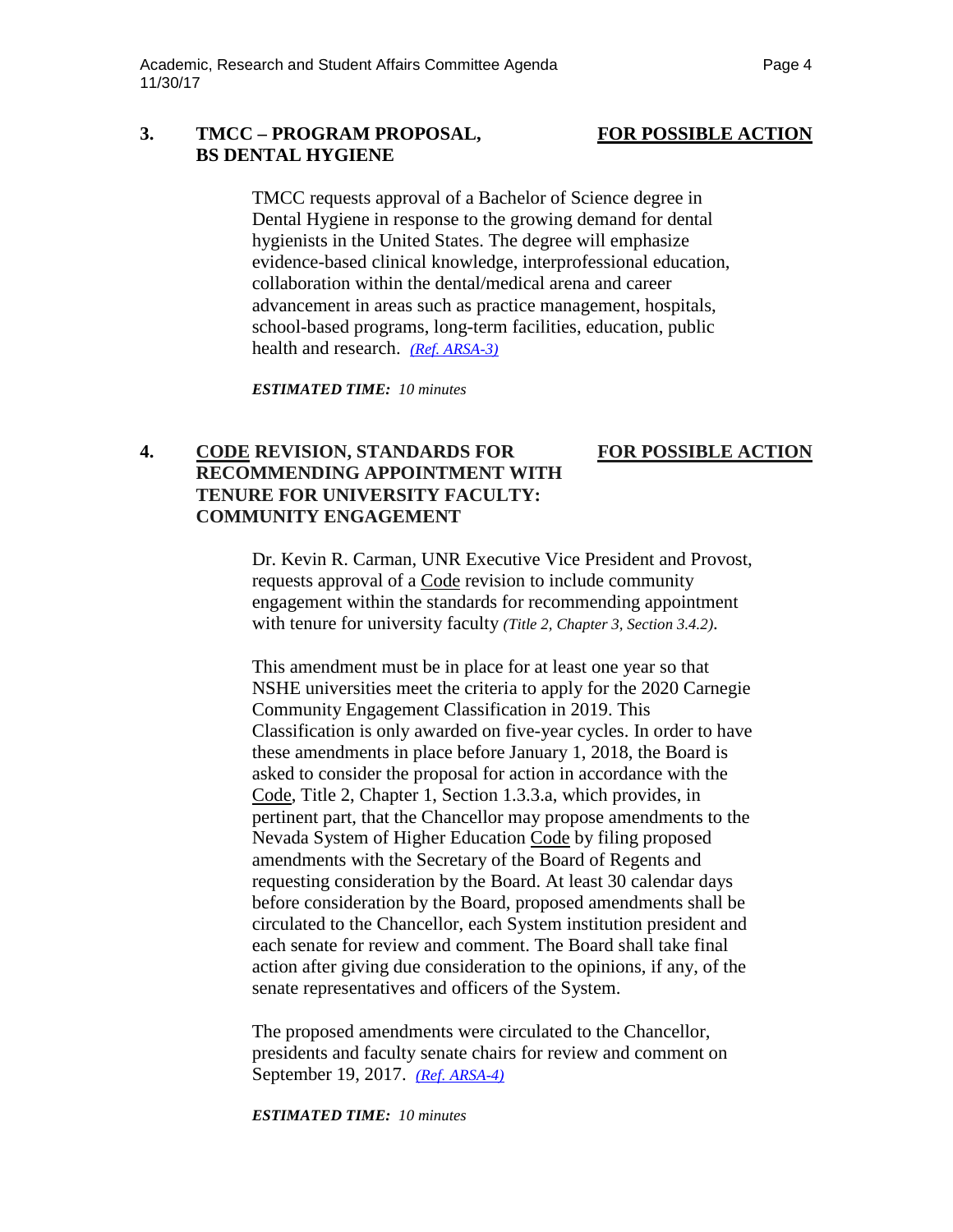# **5. GATEWAY COURSE SUCCESS INITIATIVE INFORMATION ONLY**

Vice Chancellor Crystal Abba will present an update on the NSHE Gateway Course Success Initiative, including an update on year one (2016-17) enrollment figures with respect to select institutional benchmarks. *[\(Ref. ARSA-5\)](https://nshe.nevada.edu/wp-content/uploads/file/BoardOfRegents/Agendas/2017/nov-mtgs/arsa-ref/ARSA-5.pdf)*

*ESTIMATED TIME: 20 minutes*

### **6. EPSCoR PRESENTATION INFORMATION ONLY**

Lori Ciccone, Director of Nevada System Sponsored Programs and EPSCoR, will provide an overview of the EPSCoR program. The goal of EPSCoR is to create strategic partnerships between federal and state agencies, higher education institutions and private industries to create long-term improvements in scientific research, infrastructures, R&D capacity and national competitiveness. *[\(Ref. ARSA-6\)](https://nshe.nevada.edu/wp-content/uploads/file/BoardOfRegents/Agendas/2017/nov-mtgs/arsa-ref/ARSA-6.pdf)*

*ESTIMATED TIME: 20 minutes*

## **7. NEW AND EXISTING PROGRAM REVIEW INFORMATION ONLY**

Linda Heiss, Senior Director of Institutional Research, will present the first, third and fifth year new academic program reviews as mandated by Board policy *(Title 4, Chapter 14, Section 5)*. Allison Combs, Assistant Vice Chancellor for Academic Affairs, will present the report on institutional reviews of existing programs as mandated by Board policy *(Title 4, Chapter 14, Section 5)*. In addition, representatives of UNR and TMCC will present the reviews conducted for at least one program at their respective institutions. The presentation by each institution shall include, but is not limited to, the institution's process for evaluating existing programs generally, indications of quality, whether the program is meeting employer expectations, improvements in student learning outcomes and any action steps identified based on the review of the program and the status of the action steps. *(Refs. [ARSA-7a,](https://nshe.nevada.edu/wp-content/uploads/file/BoardOfRegents/Agendas/2017/nov-mtgs/arsa-ref/ARSA-7a.pdf) [ARSA-7b,](https://nshe.nevada.edu/wp-content/uploads/file/BoardOfRegents/Agendas/2017/nov-mtgs/arsa-ref/ARSA-7b.pdf) [ARSA-7c](https://nshe.nevada.edu/wp-content/uploads/file/BoardOfRegents/Agendas/2017/nov-mtgs/arsa-ref/ARSA-7c.pdf) and [ARSA-7d\)](https://nshe.nevada.edu/wp-content/uploads/file/BoardOfRegents/Agendas/2017/nov-mtgs/arsa-ref/ARSA-7d.pdf)* 

*ESTIMATED TIME: 20 minutes*

# **8. NEW BUSINESS INFORMATION ONLY**

Items for consideration at future meetings may be suggested. Any discussion of an item under "New Business" is limited to description and clarification of the subject matter of the item, which may include the reasons for the request.

*ESTIMATED TIME: 5 minutes*